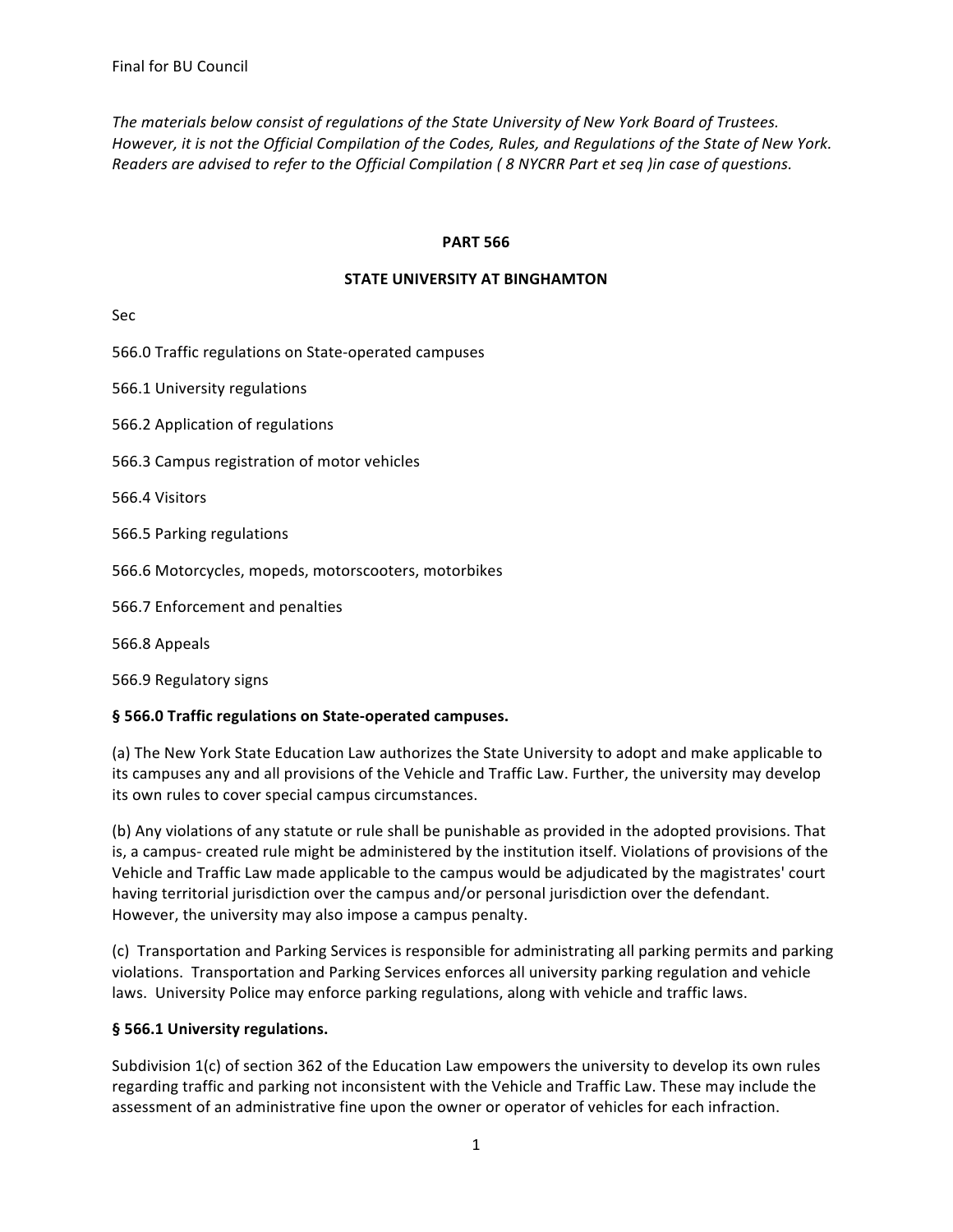Violation of university regulations is prejudicial to the common interest of all who operate motor vehicles on the campus and may result in fines or in the loss of parking or driving on campus. These rules and regulations replace all prior orders which established traffic regulations on the grounds of State University of New York at Binghamton, Town of Vestal and Broome County.

## § 566.2 Application of regulations.

The rules and regulations adopted and promulgated by the State University at Binghamton council and set forth in this Part are effective throughout the year, from September 1st to August 31st, including all recess and intersession periods. They apply to students, employees, faculty and staff of the university, and all other persons who operate or park or whose vehicles are operated or parked at any time on the grounds of the university, including visitors, officers and employees of other agencies whose vehicles are operated and parked regularly on the grounds of the university. The Vehicle and Traffic Law shall apply upon such premises notwithstanding any references in such law to public highways, streets, roads or sidewalks. No person shall drive a vehicle on university streets, roads or highways at a speed greater than is reasonable and prudent under the conditions and having regard to the actual and potential hazards then existing, but in no event shall a person drive a vehicle in excess of 20 miles per hour unless a different speed is authorized and indicated by the university.

### § 566.3 Campus registration of motor vehicles.

(a) No vehicle may be operated or parked on the grounds of the university without a valid State registration and without displaying a current campus vehicle registration permit, as provided in this section, and upon payment of an annual vehicle registration fee as approved by the chancellor or his designee, unless the vehicle is not subject to such regulations.

(b) Prerequisites for registration.

(1) The applicant must be legally qualified to operate a motor vehicle in New York State.

(2) The vehicle must be registered and inspected in New York State or in some other state or jurisdiction that qualifies it for legal operation in the State of New York.

(3) The owner of the vehicle must be covered by effective public liability insurance in accordance with the minimum amounts required by New York State law. Such insurance must cover any liability incurred while the vehicle is driven either by the registrant or by someone with the registrant's explicit or implicit permission.

(4) There must be no unpaid university-imposed parking or traffic fines outstanding against the applicant or the vehicle to be registered.

(c) An applicant may register only a vehicle belonging to him or to a member of his immediate family. The term belonging shall mean owning or operating a vehicle for one's own benefit.

(d) If anyone who has registered a vehicle acquires an additional or different vehicle, he must register it within 48 hours of its acquisition. If a new license plate number is obtained for any vehicle, the Parking Services Office must be notified within five days of the new license plate number being displayed.

(e) Vehicle registration permits must be permanently and entirely affixed and displayed when they are issued and as the university indicates. The person to whom a permit is issued is responsible for any parking violations of the vehicle. Taping and other temporary adhesion is not permitted. If the vehicle is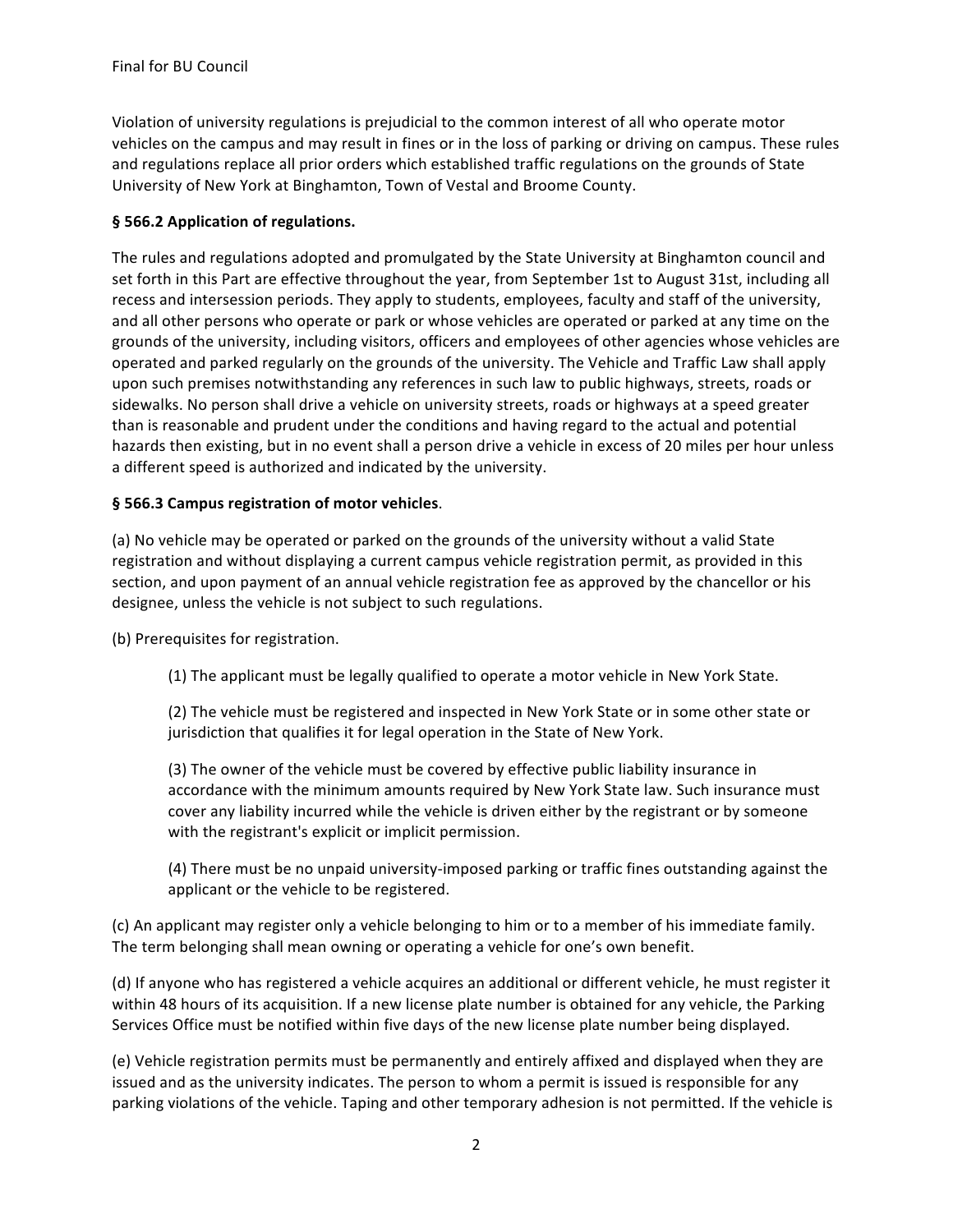sold or if student and/or employee status within the university is terminated, it is the owner's responsibility to remove the permit.

(f) Faculty and staff vehicles. Upon completion of the vehicle registration form and payment of the required fees, a vehicle registration permit is issued to faculty members and employees of the university, including but not limited to the affiliates of the Research Foundation, SUNY Foundation and those companies contracted to provide food, bookstore, vending and child care services who have fulfilled the conditions set forth in this subdivision.

(1) Parking registration fees and/or parking permit fees, as approved by the chancellor, or designee, shall be charged for motor vehicles parked within designated lots, consistent with applicable collective bargaining agreements and in accordance with guidelines established by the chancellor or designee.

(2) Such guidelines shall provide that the determination of the amount of the fee be based substantially on an analysis of the costs attributable to the operation and maintenance of the parking facilities owned and operated by Binghamton University.

(g) Student vehicles. All students are required to register motor vehicles annually with the university and must do so within the time designated for academic registration at the beginning of the fall term. Students who enter the university at the beginning of the spring or summer term must obtain a campus vehicle registration permit upon entering. Students who reenter the university after a period of absence must obtain a campus vehicle registration permit upon reentering. Students who do not own, maintain or operate motor vehicles that must be registered for a campus vehicle registration permit at one of these times, but who later acquire a vehicle or otherwise become subject to campus registration requirements, must complete their vehicle registration within 48 hours after becoming so subject. Freshmen who reside in university residence halls are not permitted to register or park a vehicle on campus without permission given by the Parking Services Director.

(h) Veterans. Any veteran, as defined in section 360 of the New York State Education Law, in attendance as a student at the university shall be exempt from parking fees. Registration fees still apply. He/she must be enrolled in courses for the current semester, present a DD-214 and be honorably discharged.

(i) Temporary registration permits, not to exceed 3 times per year, may be obtained at the Parking Services Office, information Booth or University Police Department dispatch office.

(i) Fees. Vehicle registration permits will be provided only after the appropriate fee, as approved by the Chancellor or designee has been paid. This fee is applicable to all permits issued during the year (September 1st to August  $31<sup>st</sup>$ ) by the Parking Services Office. There will be a fee for any replacement permit.

# **§ 566.4 Visitors.**

(a) A visitor is any individual other than a student, an employee of Binghamton University, the Research Foundation, the Binghamton University Foundation or those companies contracted to provide food, bookstore, vending and child care services.

(b) Representatives of business firms and service companies who operate their vehicles on campus on a regular basis must obtain service, registration and parking permits.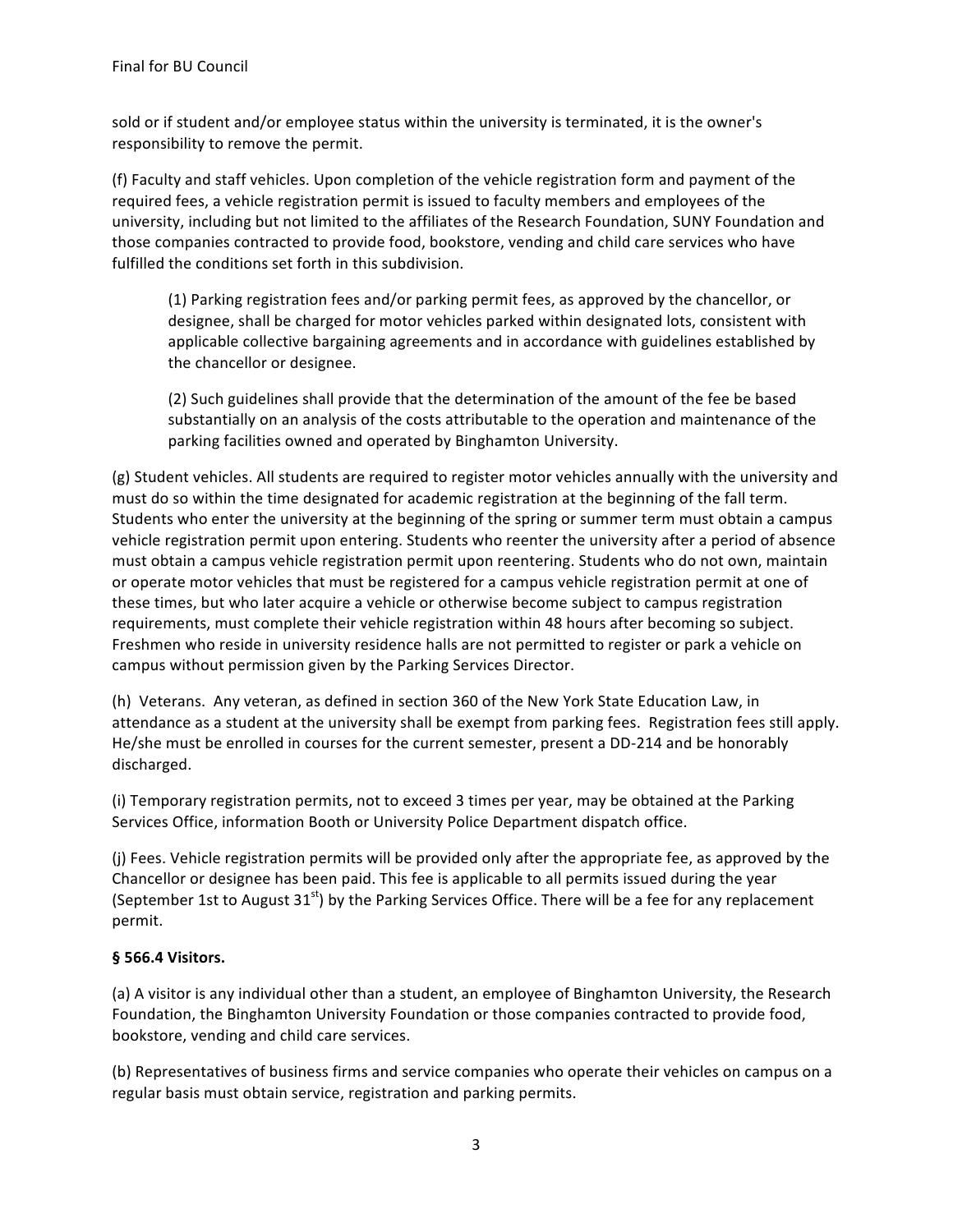(1) All construction vehicles and contractors working on campus must observe all traffic regulations. Such vehicles are required to be registered, even if the vehicle is going to be staged in an approved staging area. Construction vehicles and workers that park outside the staging area are required to be registered. Parking locations for construction vehicles will be determined by the Parking Services Director for each project. Any changes to this regulation will be made by the Parking Services Director.

(c) No cars will be allowed to enter the campus between the hours of 12 midnight and 5 a.m. without a current campus vehicle registration permit and/or parking permit. A permit may be picked up at the information booth on Bartle Drive between 12 midnight and 5 a.m.

(d) Visitor parking may be restricted to specific lots as determined by the chancellor or designee. Any visitor who parks a vehicle on campus must make proper reimbursement to the university at a rate as approved by the chief administrative officer or designee.

## § 566.5 Parking regulations.

(a) Vehicles may be parked on the campus only when displaying a current university parking permit, as provided in these rules and regulations and on payment of a university parking fee, approved as to amount, by the Chancellor, or a designee, unless the vehicle is not subject to such regulations and, if parked, is in a paid lot, at parking meters or in the parking garage.

(b) No vehicle shall be abandoned on any portion of the grounds or properties of the university.

(c) Vehicular living quarters, such as motorhomes and trailers, shall not be parked on any grounds or properties of the university at any time without the permission of Parking Services Director or a designee.

(d) Parking in the following places is prohibited at all times: on a sidewalk or crosswalk, on the grass or lawn, in front of a driveway, doorway or steps, within an intersection, on the roadway side of any vehicle which is stopped or parked at the edge or curb of a street or roadway whether it is parallel or at an angle to the curb or edge, in all areas which are marked restricted, and in all service driveways, loading zones and associated turn-around areas unless special arrangement has been made through the Parking Services Office. Parking is prohibited outside the confines of any specifically lined or designated space in the parking lot. Parking is not permitted at any area designated by yellow curbs and/or yellow diagonal hash marks on the pavement. Also, no person shall park his vehicle on the grounds of the university in such a manner as to interfere with the use of a fire hydrant, fire lane designated by yellow curb and/or permanent markings, or other emergency zone, create any other hazard, or unreasonably interfere with the free and proper use of the roadway.

(e) University parking permits must be displayed as the university indicates in vehicles parked on campus. The person to whom a parking permit is issued is responsible for any parking violations attributed to the parking permit. There is a fee for any replacement parking permit. Ownership of the parking permit is not transferable.

(f) Special parking zones.

(1) Infirmary lot. This lot is reserved at all times for emergency vehicles, patients and physicians employed by the health service.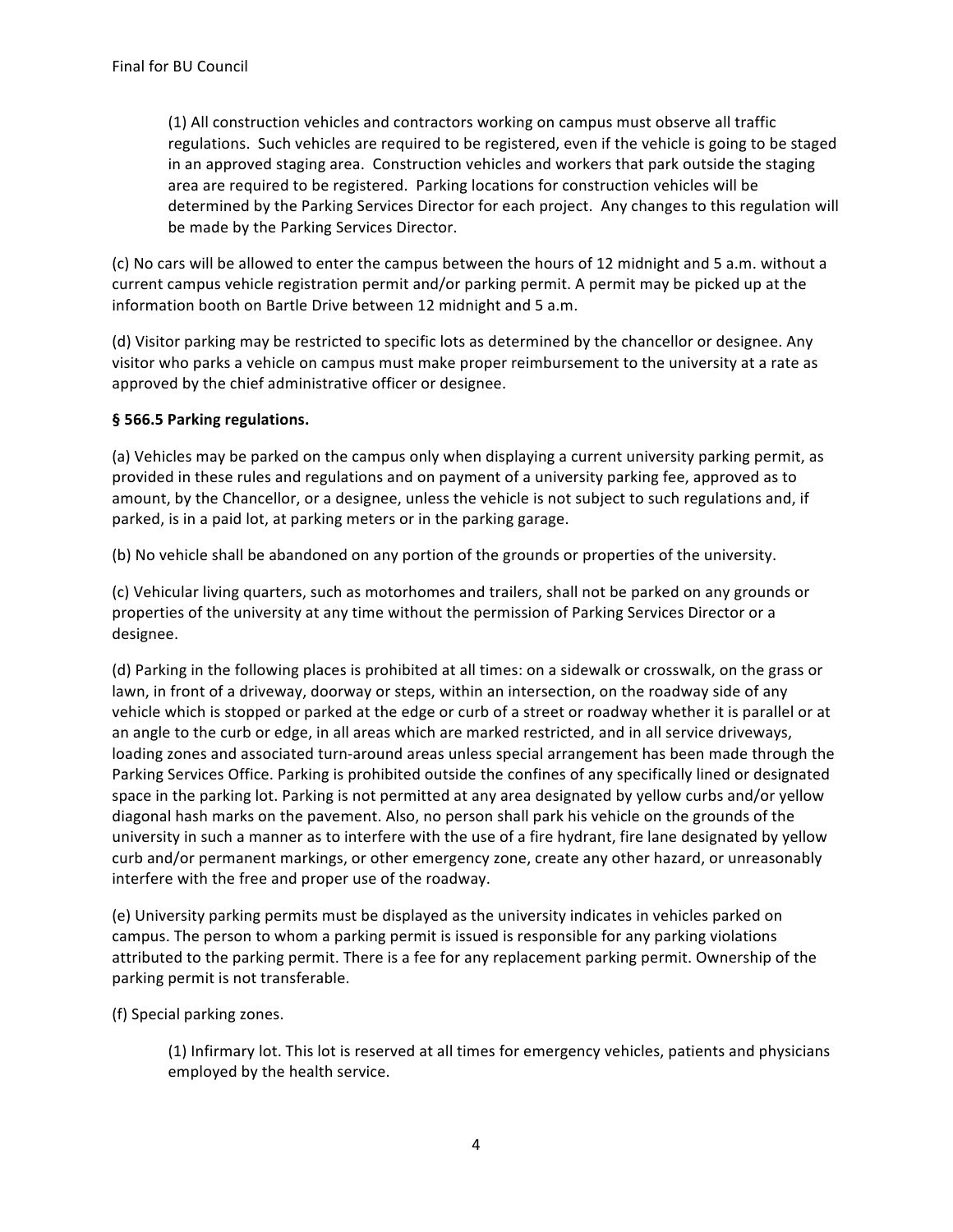(2) Visitors and Event parking. Visitor/Event parking may be restricted to specific lots as determined by the Parking Services Director or designee.

(3) Motorcycle and moped parking. Motorcycle parking is designated by clear signage and located in various lots on campus.

(4) A special paid parking lot is located south of the Main Library and West Drive. No person may park a vehicle in the paid lot without making proper reimbursement to the university at a rate as approved by the Chancellor, or designee.

(5) The following lots are reserved for *commuters* only Monday through Friday, 5 a.m. to midnight every day. No parking from midnight to 5 a.m. Commuters include all registered campus vehicles except residents. Lot B, C, D, E, F, F1, F2, F3, J, J2, K, L, M0, M2, M3, M4, O3, O4, P, Q1, Q2, T, U, Y, Y2 and UDC Lot.

(i) UDC lot is restricted to those attending University Downtown Center classes or research area only.

(6) The following parking lots are *overnight* lots. All Permits Allowed. Parking is allowed overnight all year round. Lots E1, G, H, I, J1, M1, N, O1, O2, S1, S2, S3, X, Y1, Y3, Y4, Y5, Z, ZZ North, ZZ South and Garage.

(7) Disability & Accessible parking policy.

(i) Special permitted parking is available on campus for people with impaired mobility. Parking spaces reserved for this purpose are designated by the international access symbol painted on the ground, and/or signage labeled "reserved parking".

(ii)To apply for accessible parking authorization on campus, an individual must contact the Services for Students with Disabilities (SSD) Office. A medical form will then be mailed from this office to the physician familiar with the applicant's condition. The SSD coordinator will review the returned medical form, in consultation with the Medical Director of the University Health Service, and approve or deny the application. Individuals whose applications are approved will receive a special permit when registering their vehicle with the Parking Services Office.

(iii) Short-term disabled and accessible parking permits are available from the Services for Students with Disabilities Office only.

(iv) Binghamton University has a two-tiered disability and accessible parking system. Individuals judged to have severe mobility handicaps are granted authorization to park in specifically designated disability parking areas at the very center of campus. Individuals judged to have moderate mobility handicaps are granted authorization to park in other nearby areas reserved for disability parking. Wheelchair spaces, clearly marked by signage are, of course, reserved only for individuals that have a University issued permit and an issued New York State permanent plate or temporary placard.

(v) Vehicles not displaying the appropriate disabled permit and/or permanent plate or placard will be ticketed and/or towed at the owner's expense.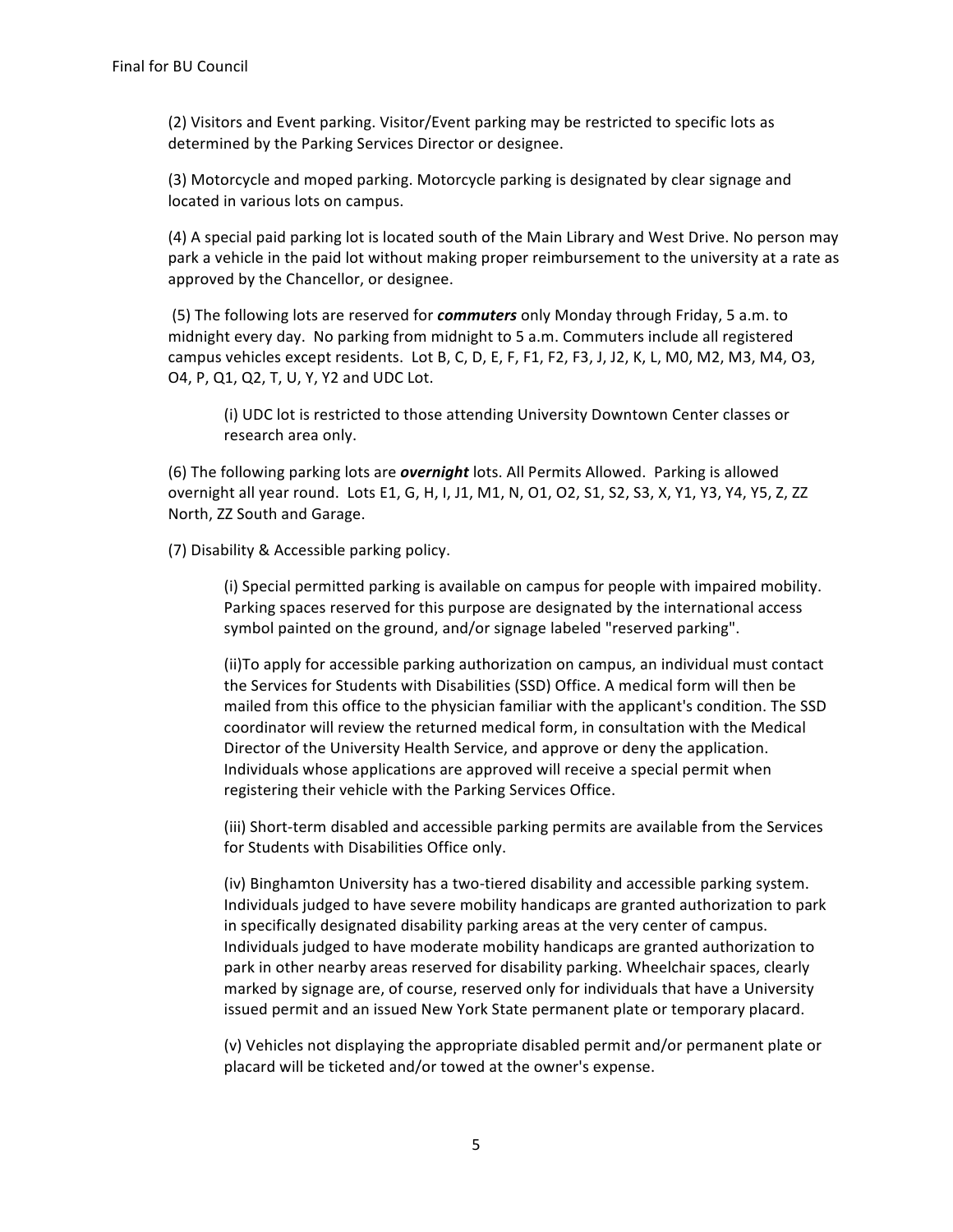(9) The parking garage is located between Couper Administration Building and Fine Arts Building. No person may park a vehicle in the garage without making proper reimbursement to the university as approved by the Chancellor, or designee. Annual, fall, spring and summer garage parking permits are available at parking Services Office, Administration Building, G-42, from 9:00 a.m. to 4:00 p.m. and the Information Booth, Bartle Drive, from 7:30am-7:00pm Monday-Thursday and 7:30am-3:30pm Friday at a fee as approved by the Chancellor, or designee. Electric vehicle parking is available for a fee with an authorized charge station.

(g) Fees. University parking fees as approved by the Chancellor, or designee, shall be charged for motor vehicles parked within designated lots, consistent with applicable collective bargaining agreements and in accordance with guidelines established by the Chancellor or designee. Such guidelines shall provide that the determination of the amount of the fee be substantially based on an analysis of the costs attributable to the operation and maintenance of the parking facilities owned and operated by the State University at Binghamton.

(h) A complete list of campus rules and regulations consistent with the Vehicle and Traffic Law relating to parking, vehicular and pedestrian traffic, and safety is on file with the Office of the Secretary of State, the office of the clerk of the Town of Vestal, and in the office of the Parking Services Director. The list may be reviewed within the normal business hours of these offices.

## § 566.6 Motorcycles, mopeds, motor scooters, motorbikes.

(a) Registration. All such vehicles must be registered in the same way as is any other motor vehicle, see section 566.3 of this Part, and they are subject to the same restrictions.

(b) Licensing. The law concerning motorcycles includes motorbikes and motor scooters and provides that any New York State driver's license--whether new or renewal--issued after October 1, 1964, must have a special motorcycle endorsement if the driver operates a motorcycle or class A moped, and a valid driver's license if a class B or C moped.

(c) Enforcement. Anyone driving a motorcycle and does not have a motorcycle endorsement on their license or a class B or C moped with a valid driver's license may be arrested as an unlicensed driver. Anyone who allows the use of their motorcycle by a driver who does not have a motorcycle endorsement may be arrested for permitting unlicensed operation of the vehicle. Snowmobiles and allterrain vehicles may not be operated on university grounds without specific permission from the University Police Department.

# § 566.7 Enforcement and penalties.

(a) A complaint regarding any violation of the Vehicle and Traffic Law, or any traffic ordinance applicable on such premises shall be processed in accordance with the requirements of applicable law and campus rules and regulations. A violation of any section of the Vehicle and Traffic Law shall be a misdemeanor or traffic infraction as designated in such law, and shall be punishable as therein provided. Such laws adopted by State University of New York above shall be enforced in any court having jurisdiction.

(b) Moving and parked vehicles will be monitored for compliance with traffic, registration, inspection and parking rules and safe conduct. Campus fines and penalties for infractions or unsafe conduct as authorized by the Chancellor or campus designee will be accessed. Persons may be denied the privilege to drive or park on campus on campus roads or property.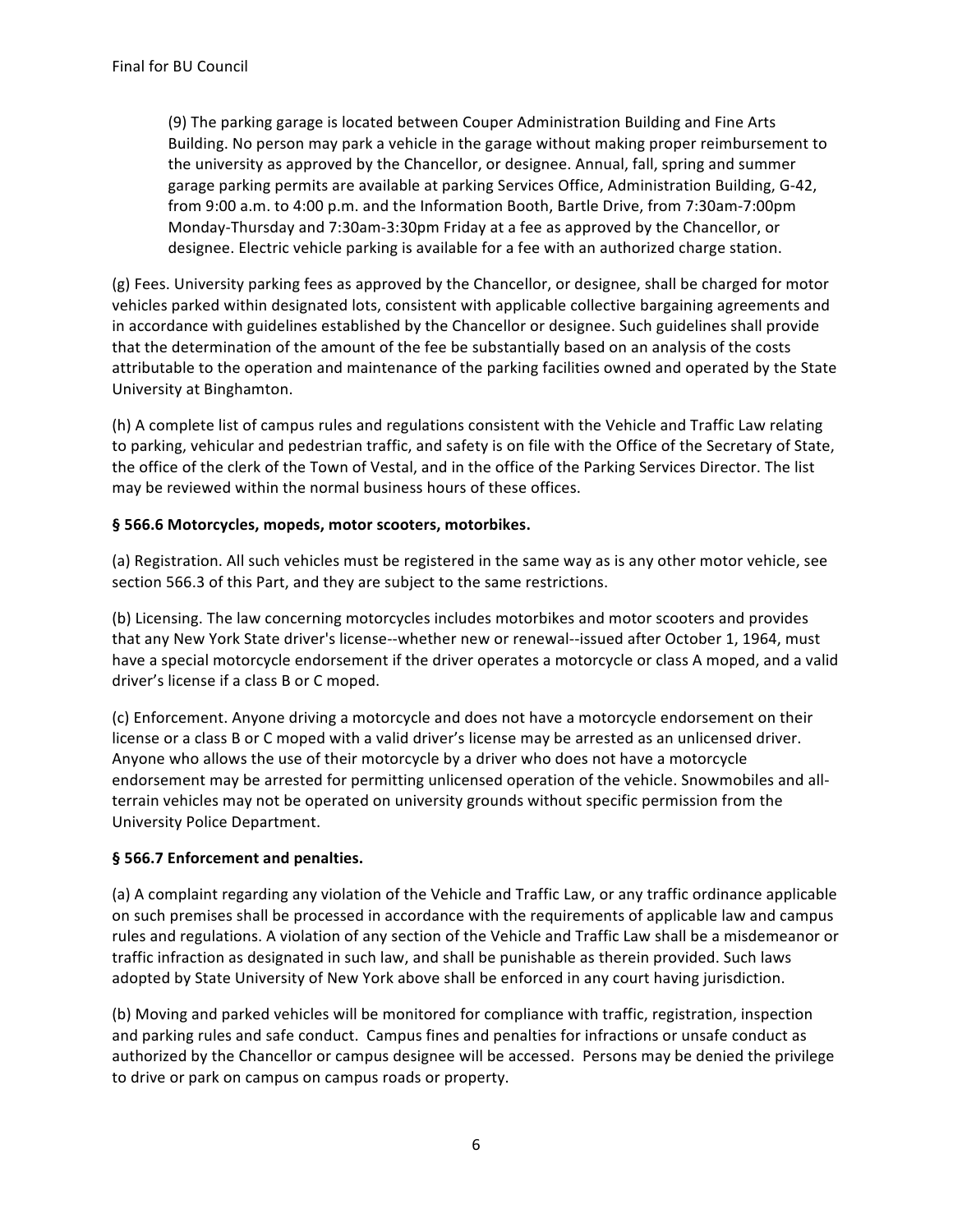(c) Violations of campus vehicle registration permits.

(1) Violations of the provisions of the university rules and regulations relating to the display of current campus vehicle registration permits which lead to a summons are subject to the following schedules of fines and penalties as approved by the Chancellor or designee:

(i) The first ticket issued for certain violations can be waived if the vehicle is registered at Parking Services within five calendar days of issuance of the ticket.

(ii) Vehicles may be towed away at owner's expense. (If a vehicle is towed to another location on campus a current valid driver's license and insurance card must be checked by Parking Services or University Police Department before vehicle may be claimed.)

(2) Tampering with, fraudulent use of, or counterfeiting of campus vehicle registration permit or any other unauthorized use of permits, or obtaining a permit by giving false information:

(i) The university may rescind campus vehicle privileges in accordance with SUNY Board of Trustees policy.

(ii) Individuals may be subject to university disciplinary action and/or arrest.

(iii) A fine in an amount approved by the Chancellor or designee may be levied in conformity with section 560.3 of this Title.

(3) Those entering the campus confines between the hours of 12 midnight and 5 a.m. without a current campus vehicle registration permit may be subject to prosecution for trespass.

(d) Violations of parking regulations. Violations of the provisions of this Part relating to the parking of vehicles on the grounds of the university (except violations of the New York Vehicle and Traffic Law which apply to parking) which lead to a complaint issued by the Parking Services and returnable as specified on the complaint, are subject to fines and penalties approved by the Chancellor or designee and published by Transportation and Parking Services at *www.binghamton.edu/parking-services*:

- (1) Parking in a tow-away zone
- (2) Parking in a fire safety zone
- (3) Parking in a disabled zone
- (4) Parking on the grass
- (5) Overtime parking
- (6) Parking in a restricted area
- (7) Parking in a restricted area
- (8) Parking in more than one parking space with one vehicle.
- (8) Parking while displaying a stolen, forged, altered campus parking permit
- (9) Parking while displaying an expired DMV registration or vehicle inspection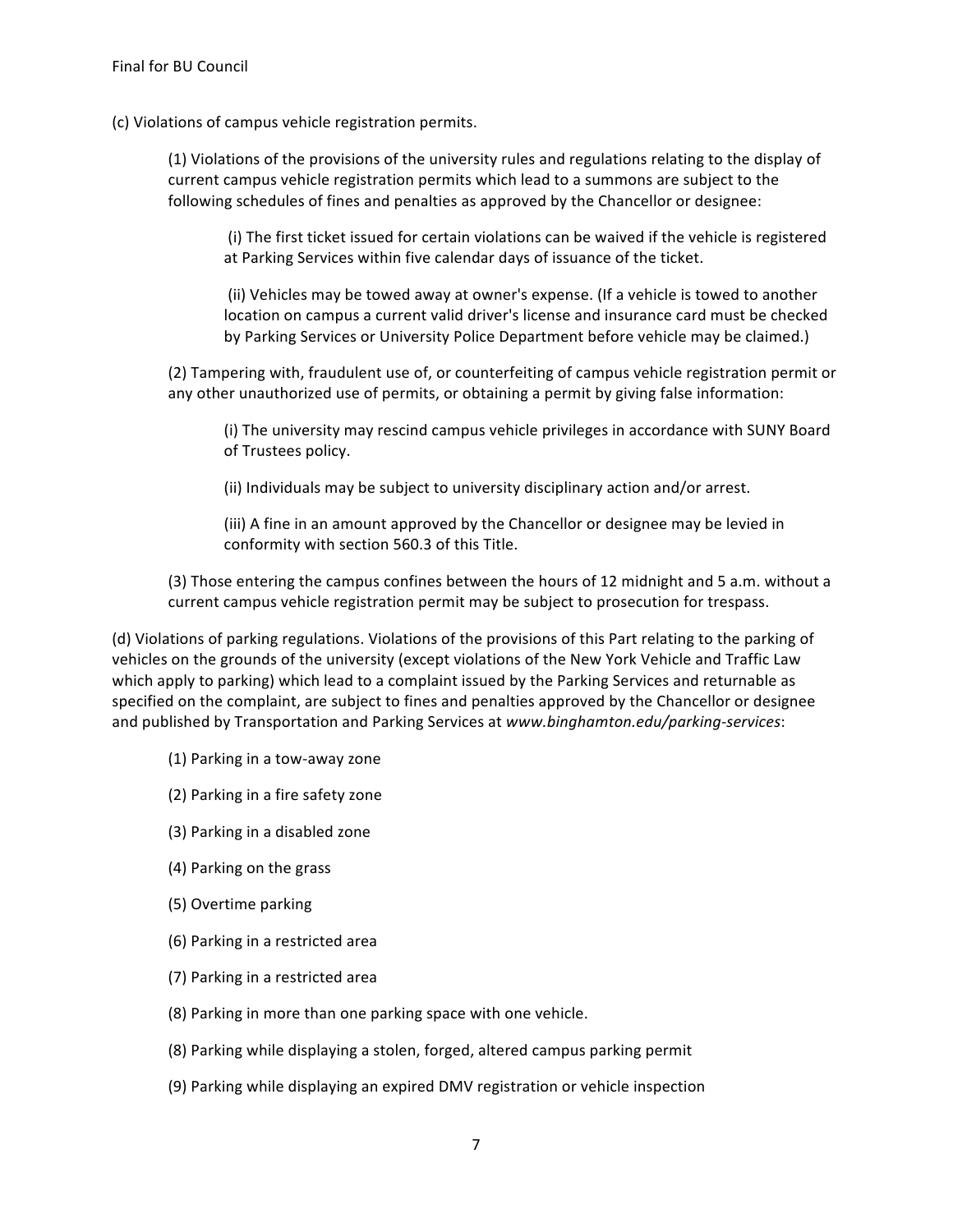- (10) Resident freshman given parking privileges parked outside of Lot ZZ
- (11) Traffic and vehicle violations
- (12) All other parking, traffic or vehicle violations as approved by the approved by the Chancellor or designee

(e) Vehicles illegally parked may be towed at owner's expense or immobilized.

(f) Unpaid fines. The university may withhold unpaid fines from employees' pay-checks. Parking privileges may be revoked for non-payment of outstanding fines. Unpaid fines shall be deducted from the salary of the offending employee at the conclusion of each semester. All unpaid and un-appealed student parking violations are entered on a delinquency list eight calendar days after issuance. Grades, transcripts, and permission to register in courses may be withheld until fines are paid. All other violators may have parking privileges revoked. In all cases, a vehicular wheel immobilized may be applied to render the vehicle inoperable. The wheel immobilizer will not be removed until unpaid violations and a service charge in an amount as determined by the Chancellor or designee are paid.

(g) Enforcement and appeals.

 $(1)$  A complaint regarding any violation of a campus rule shall be in writing, reciting the time and place of the violation and the title, number of substance of the applicable rule.

(i) The complaint must be subscribed by the person witnessing the violation and served upon the violator or attached to the vehicle involved.

(ii) The complaint shall indicate the amount of the fine assessable for the violation, and advise that if the person charged does not dispute the violation, fines not paid within 30 days of receipt of violation are subject to doubling.

(iii) The complaint recites that an appeal on a disputed violation may be requested, in writing, within 14 days after service of the charges by obtaining an appeals form from the Parking Services Office G-8, Administration Building, or such other place as may be designated by the council. Written appeals of parking ticket(s) submitted in person to the Parking Services Office within 14 calendar days of ticket issuance will not be placed on the delinquency list unless they are disapproved by the Parking Appeals Board.

(iv) The complainant shall recite that should the alleged violator fail to appear at the time fixed for the hearing or should no hearing be requested within a 14-day period prescribed by the college council in subparagraph (iii) of this paragraph, the complaint is proved and shall warrant such action as may then be appropriate.

(2) The Vice President of Student Affairs shall designate a hearing officer or board not to exceed three persons to hear complaints for violation of campus traffic and parking regulations enforceable on campus. Such hearing officer or board shall not be bound by the rules of evidence, but may hear or receive any testimony or evidence directly relevant and material to the issues presented.

(3) At the conclusion of the hearing or not later than five days thereafter, such hearing officer or board shall file a report. A notice of the decision shall be promptly transmitted to the violator. The report shall include: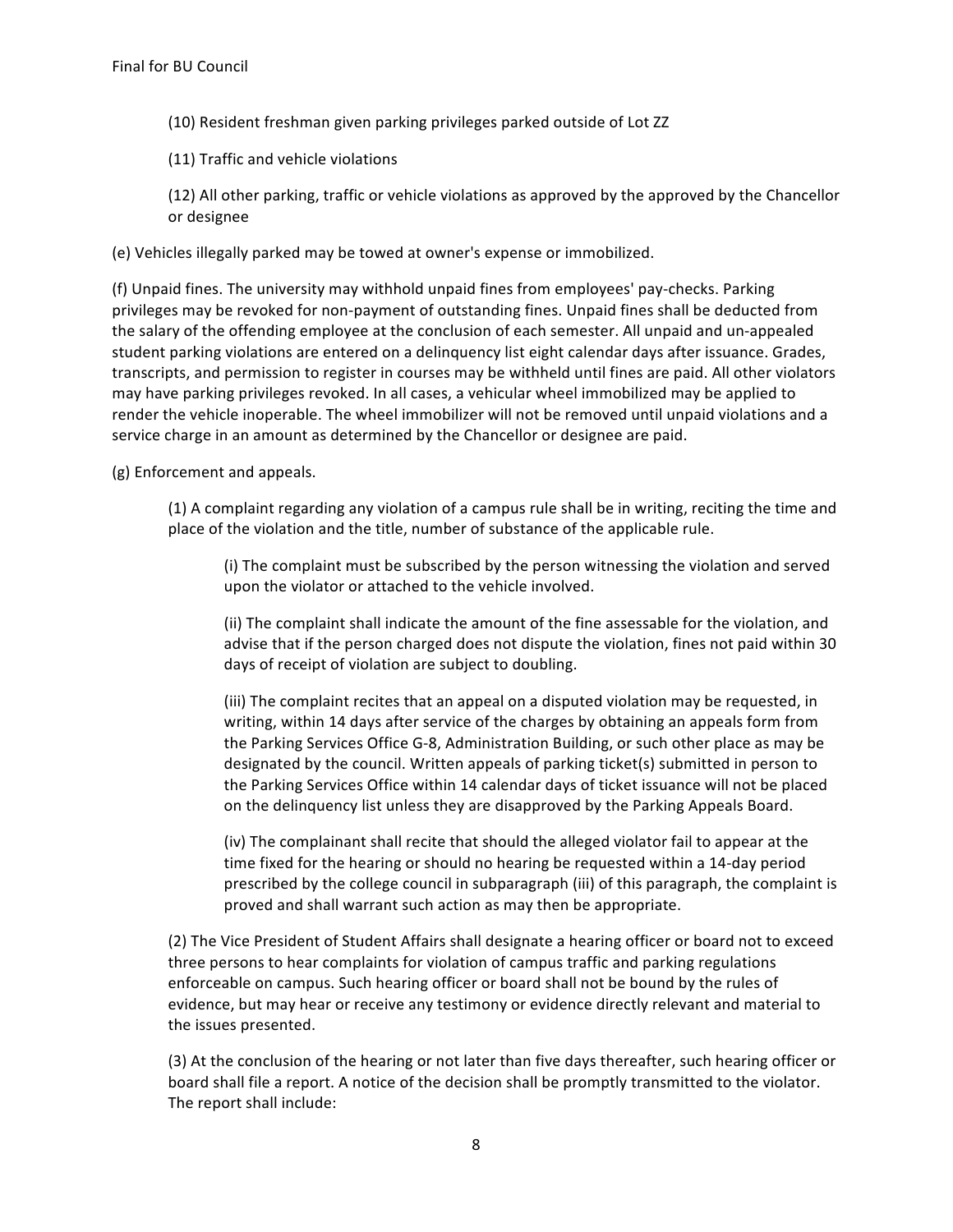- (i) The name and address of the alleged violator;
- (ii) The time and place when the complaint was issued;
- (iii) The campus rule violated;

(iv) A concise statement of the facts established on the hearing based upon the testimony or other evidence offered;

- (v) The time and place of the hearing;
- (vi) The names of all witnesses;

(vii) Each adjournment, stating upon whose application and to what time and place it was made;

(viii) The decision (guilty or not guilty) approved or disapproved of the hearing officer or board.

(h) Freshmen who reside in university residence halls and who illegally park a vehicle on campus may be fined in an amount approved by the Chancellor or designee.

(i) Traffic control signs for speed limit and stopping for pedestrians in a crosswalk are important safety controls. The campus will impose a penalty for each violation payable to the university.

(i) Ticketing. Parking enforcement officers and University Police officers are empowered to issue summonses ("tickets") to vehicles found in violation of any parking, traffic or vehicle regulation. Tickets are issued in accordance with subsection (a) and (b) of this section. Officers are empowered to issue adjunction summonses when appropriate due to the seriousness of the ticket. Other personnel, when designated and authorized by the Parking Services Director in consultation with Human Resources may issue university summonses to vehicles found parked in violation of these regulations.

# **§ 566.8 Appeals.**

(a) Parking appeals must be made in writing to the parking appeals board within 14 days of the notice of violation; after that time appeals are not accepted. Forms may be obtained for this purpose at the Parking Services Office or online. A notice of the decision of the parking appeals board is transmitted to the appellant.

(b) Towing appeals: upon request and only through personal appearance before the parking appeals board. Request must be made to the Parking Services Office within 14 days of the tow.

(c) At the conclusion of the hearing on a written appeal, a personal appeal may be arranged by calling the Parking Services Office. A personal appeal must be arranged within seven days of receipt of the written appeal adjudication.

(d) After the final adjudication of the hearing officer or hearing board, names are taken off the delinquency list if the finding is in favor of the appellant.

### § 566.9 Regulatory signs and pedestrian crosswalks.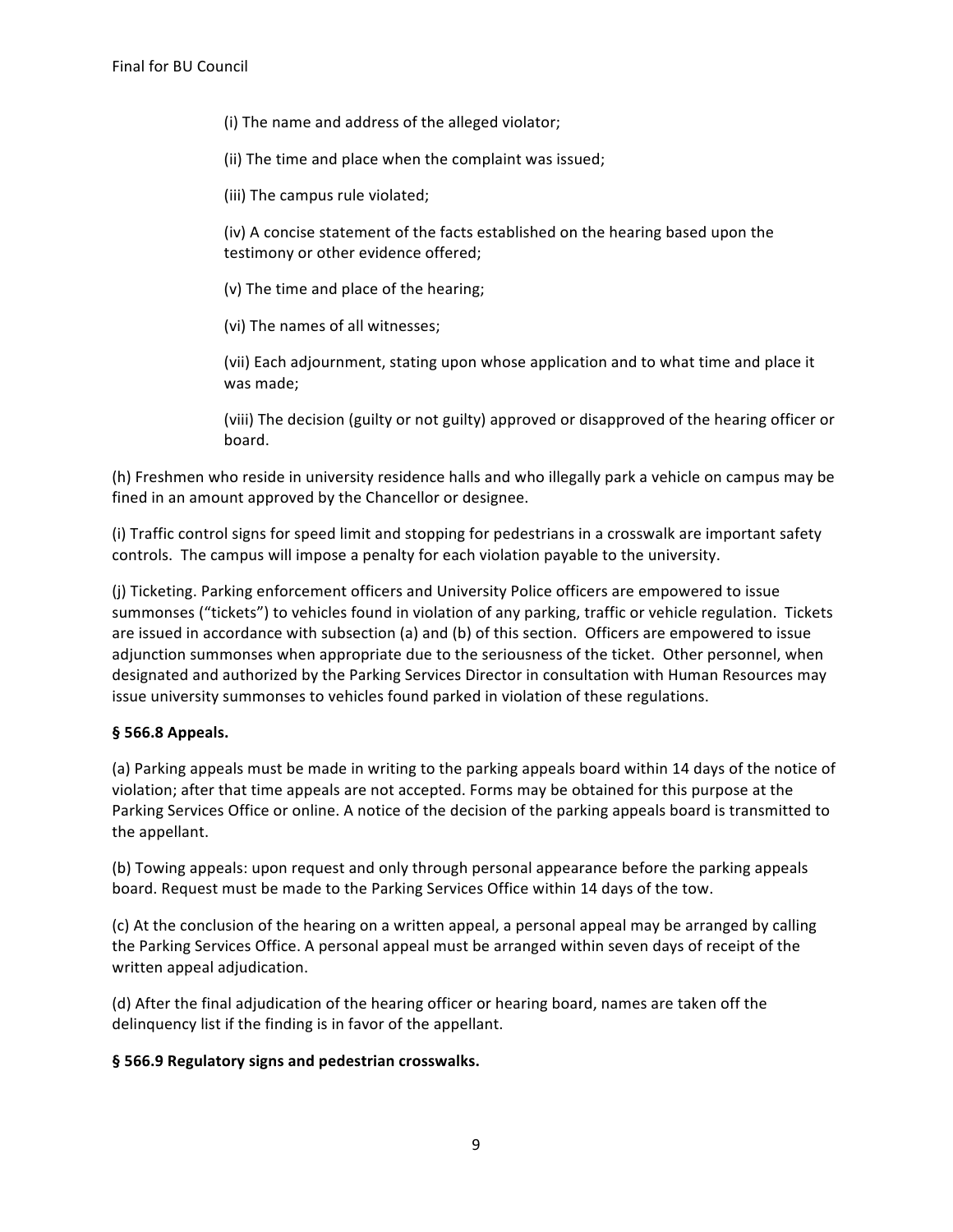(a) The maximum speed limit at which vehicles may proceed on or along all roadways on the grounds of the State University of New York is 20 MPH, unless a different speed is authorized and indicated by the university.

(b) Vehicles approaching crosswalks must yield the right of way. Vehicles must stop while pedestrians are in the crosswalk.

(c) Northbound traffic on the Bunn Hill Access Road to the university must stop and yield the right-ofway to any traffic on Bunn Hill Road before entering that highway.

(d) Westbound traffic on the West Access Road must stop and yield the right- of-way to any traffic on Bunn Hill Road before entering that highway.

(f) The following intersections on the grounds of the university are STOP intersections:

Intersection with stop sign on Entrance from

- 1. East Drive East Access Road South
- 2. West Drive Drive to Physical Science Building Southeast
- 3. West Drive Driveway to Science Building Northeast
- 4. Bartle Drive Drive to Gymnasium East East
- 5. West Access Road Bunn Hill Road East
- 6. Bunn Hill Access Road Gymnasium West Drive East
- 7. Bunn Hill Access Road Service Drive to Central Heating Plant Southwest
- 8. Bunn Hill Road Bunn Hill Access Road North
- 9. West Drive Driveway to Library Annex North

10. Intersection of northbound lane, western side Lot M1 Westbound lane in Lot M1 immediately south of wooden barrier East

- 11. Entrance lane southeast side M1 Southbound lane east side Lot M1 North
- 12. Southbound lane western side Lot M1 Exit lane from Lot X West
- 13. West Connector Road Exit lane southeast side Lot M1 West
- 14. West Drive Exit lane Lot C South
- 15. Bartle Drive Exit lane from Lot D/Garage West
- 16. Entrance to Parking Garage Exit lane from Lot D West
- 17. West Access Road South exit lane from Lot M1 North
- 18. East Access Drive and northwest exit of Lot P North curb at northwest exit Northwest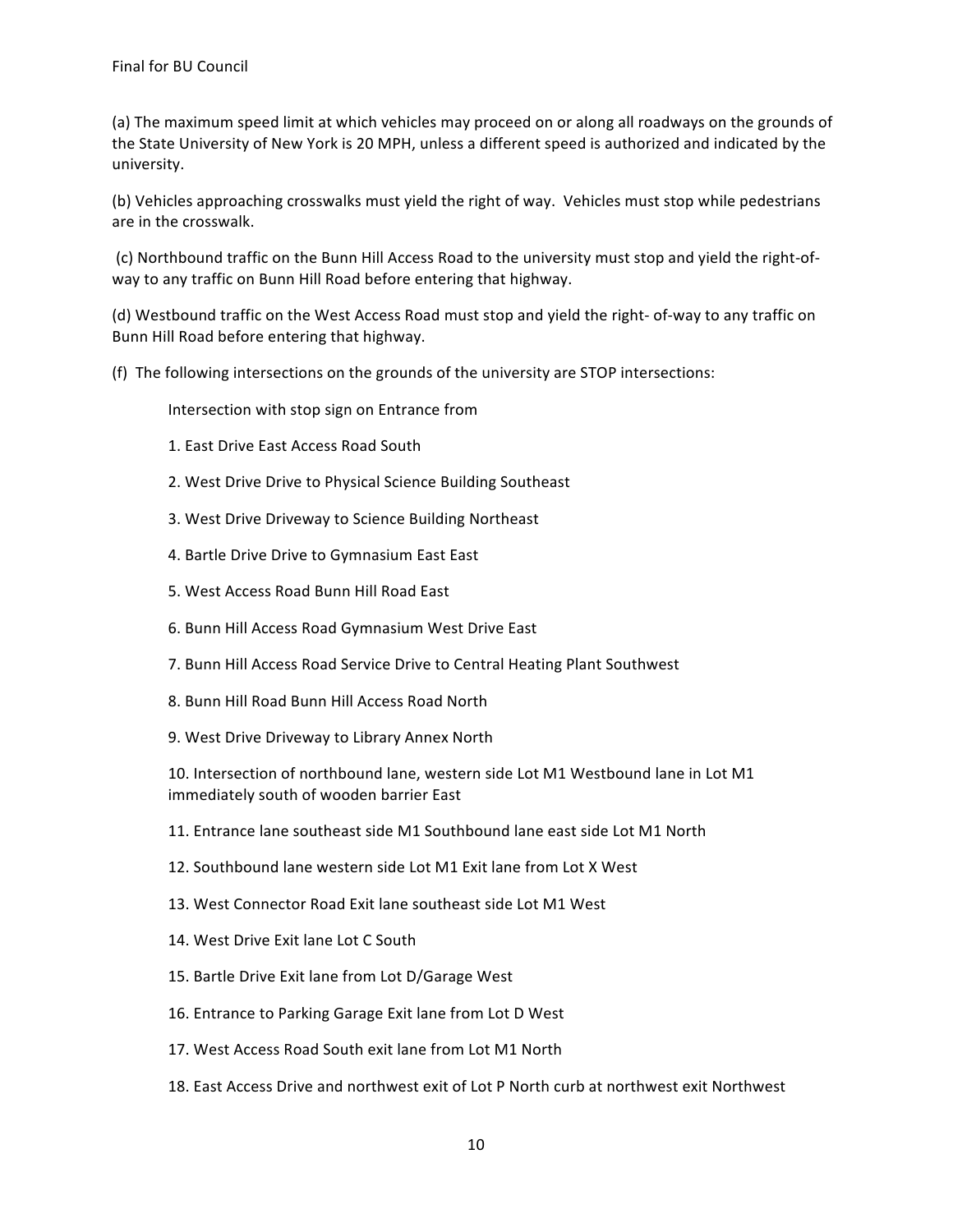$(g)$  The following intersections on the university grounds are YIELD intersections:

Intersection with yield sign on Entrance from

- 1. West Access Road West Access Road Spur North
- 2. West Drive West Access Road South
- 3. West Drive Southerly spur of Bunn Hill Access Road North
- 4. West Drive Northerly spur of Bunn Hill Access Road West
- 5. Connector Road West Access Road West
- 6. West Drive Westerly spur of Gymnasium West Drive North
- 7. Bartle Drive to Fine Arts Building Southwest
- 8. Bartle Drive Circle Bartle Drive South
- 9. Bartle Drive Circle West Drive West
- 10. Bartle Drive Circle Bartle Drive Northeast
- 11. West Drive Northerly spur of Bunn Hill Access Road East
- 12. East Access Road South Connector Road South
- 13. Bartle Drive East Drive
- 14. East Access Road North Drive to the parking lot east of East Access Road East
- 15. Northwestern corner of Lot M4 Exit lane from Lot Z North
- 16. Lot J Exit lane from Lot K South
- 17. Gymnasium West Drive Easterly spur of Gym West Drive South

(g) No stopping is allowed, except buses, at the following locations:

1. On the south side of East Drive from a point 190+- feet east of the intersection of West Drive at West Access Road easterly 50+- feet therefrom.

2. On the north side of the roadway adjacent to Gymnasium West from a point 150 feet west of West Drive westerly 50+- feet there from.

3. On the north side of Bunn Hill Access Road from a point beginning at the easterly curb line of the service area driveway easterly 50+- feet there from.

4. On the south side of Bunn Hill Access Road from a point beginning at the easterly curb line extended of the service area driveway westerly 50+- feet there from.